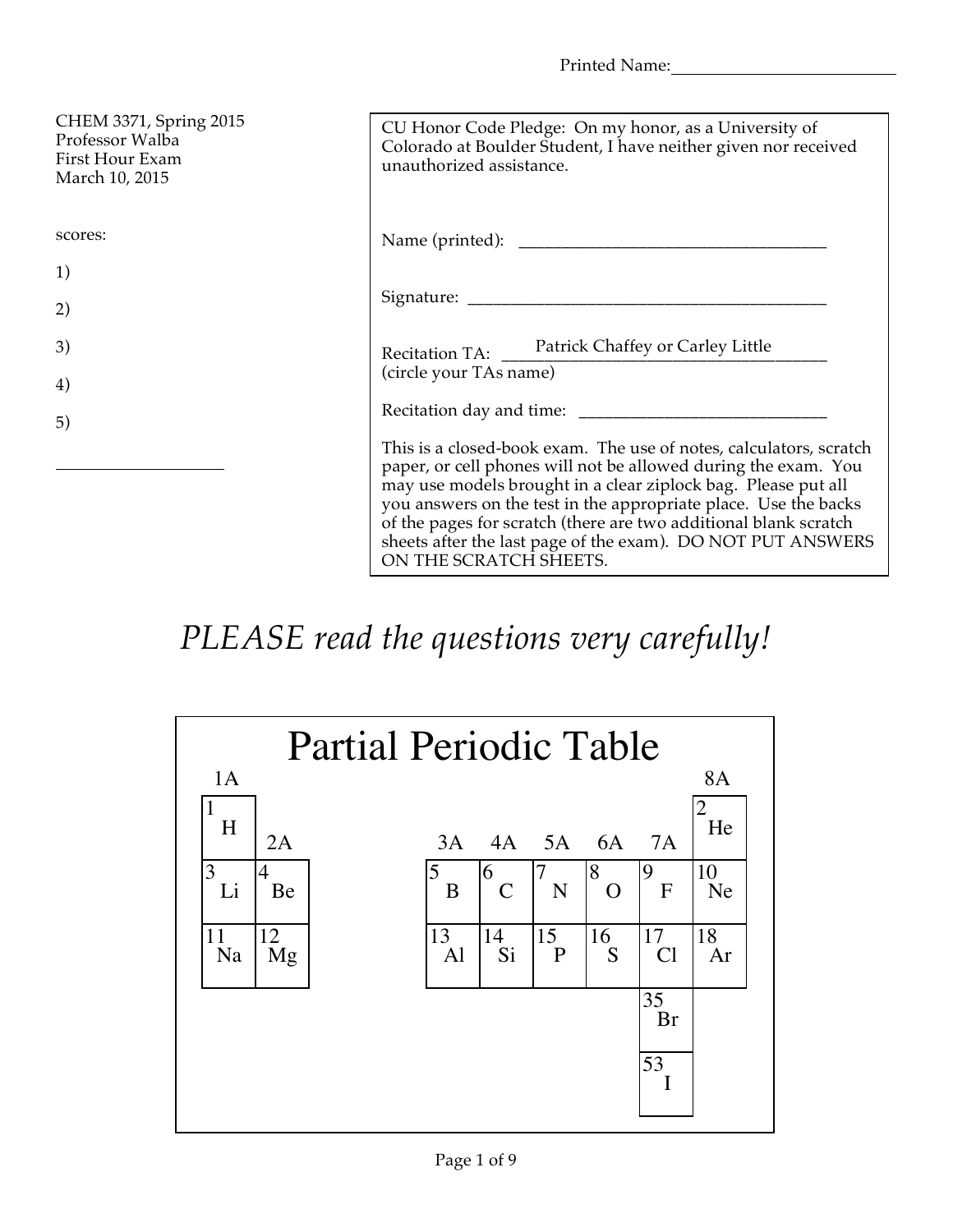



b) For the reactions given below, what is the name of the mechanism for the reactions?





c) Circle the reaction given in part b) that is faster.

d) The slower reaction in part b) actually produces a different product as the major product. Draw the structure of the major product of the slower reaction.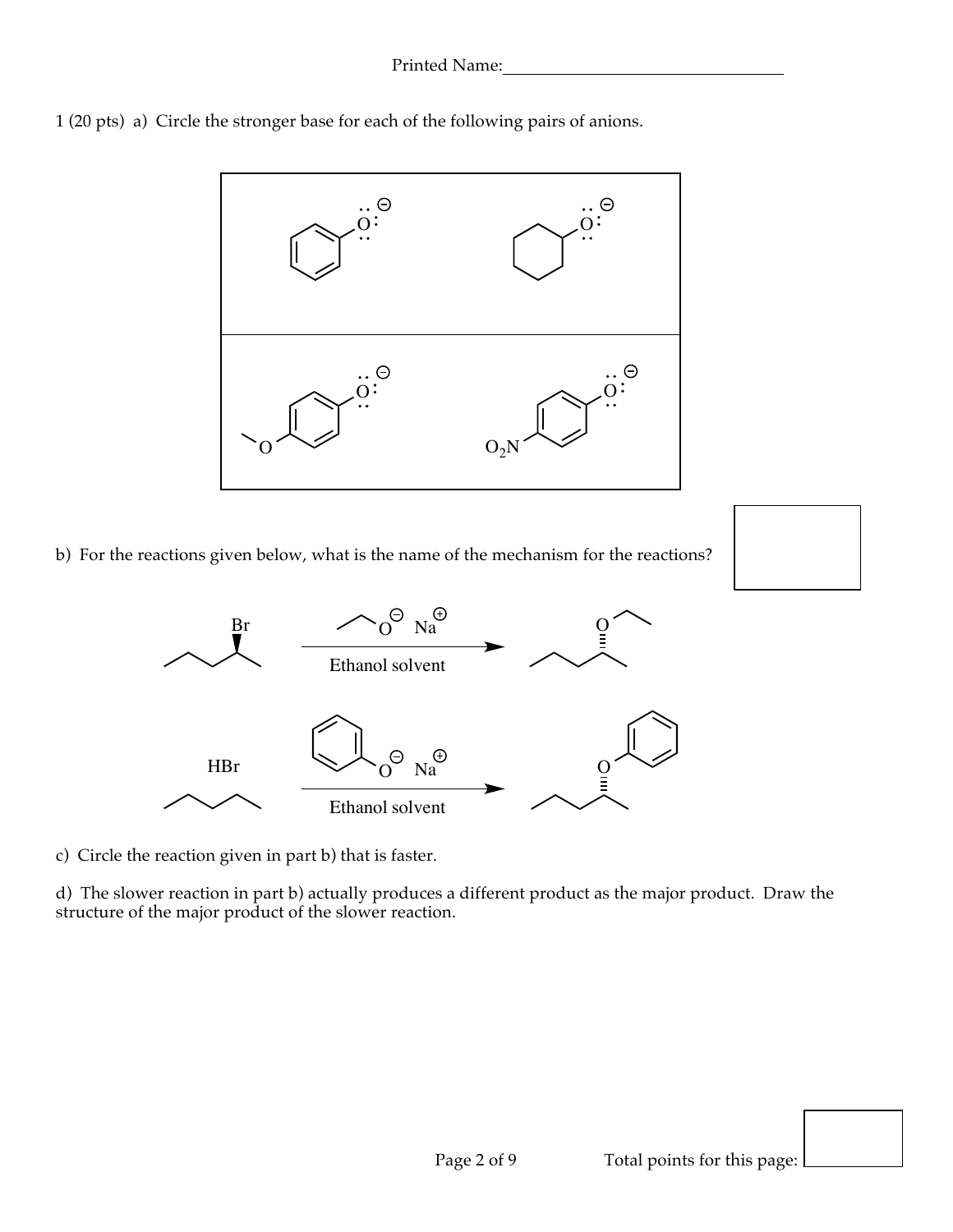## 1 – Continued

e) When 3-bromo-3-methyl-1-butene (**1**) is dissolved in methanol, a reactive intermediate is formed. Give the two major resonance contributors to the structure of this intermediate.



f) The reaction shown in part e) above produces two major products. Draw the structure of the two products.

g) For the reaction in part e), the single major product changes depending upon conditions. Give the single major product expected if the reaction is run as indicated, with no acid added (to be safe, assume there is a insoluble "acid scavenger" such as  $Na<sub>2</sub>CO<sub>3</sub>$  in the reaction mixture).

h) For the reaction in part e), give the major product you would expect if catalytic sulfuric acid is added to the to the reaction mixture.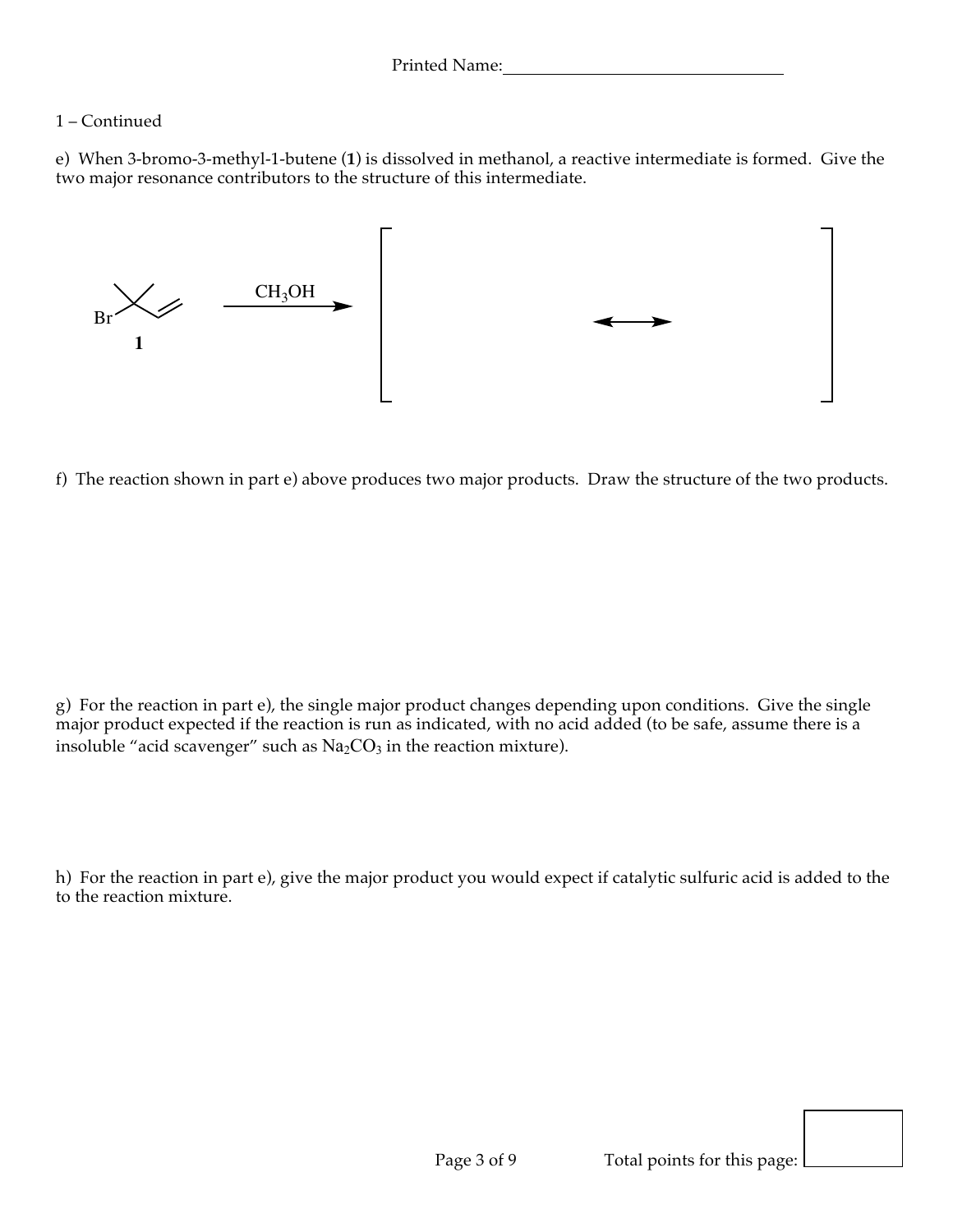2) (20 pts) Give the single major product for each of the following reactions, carefully showing stereochemistry using wedges and dashes where appropriate. If a racemate is formed, show only one enantiomer and label it "rac."

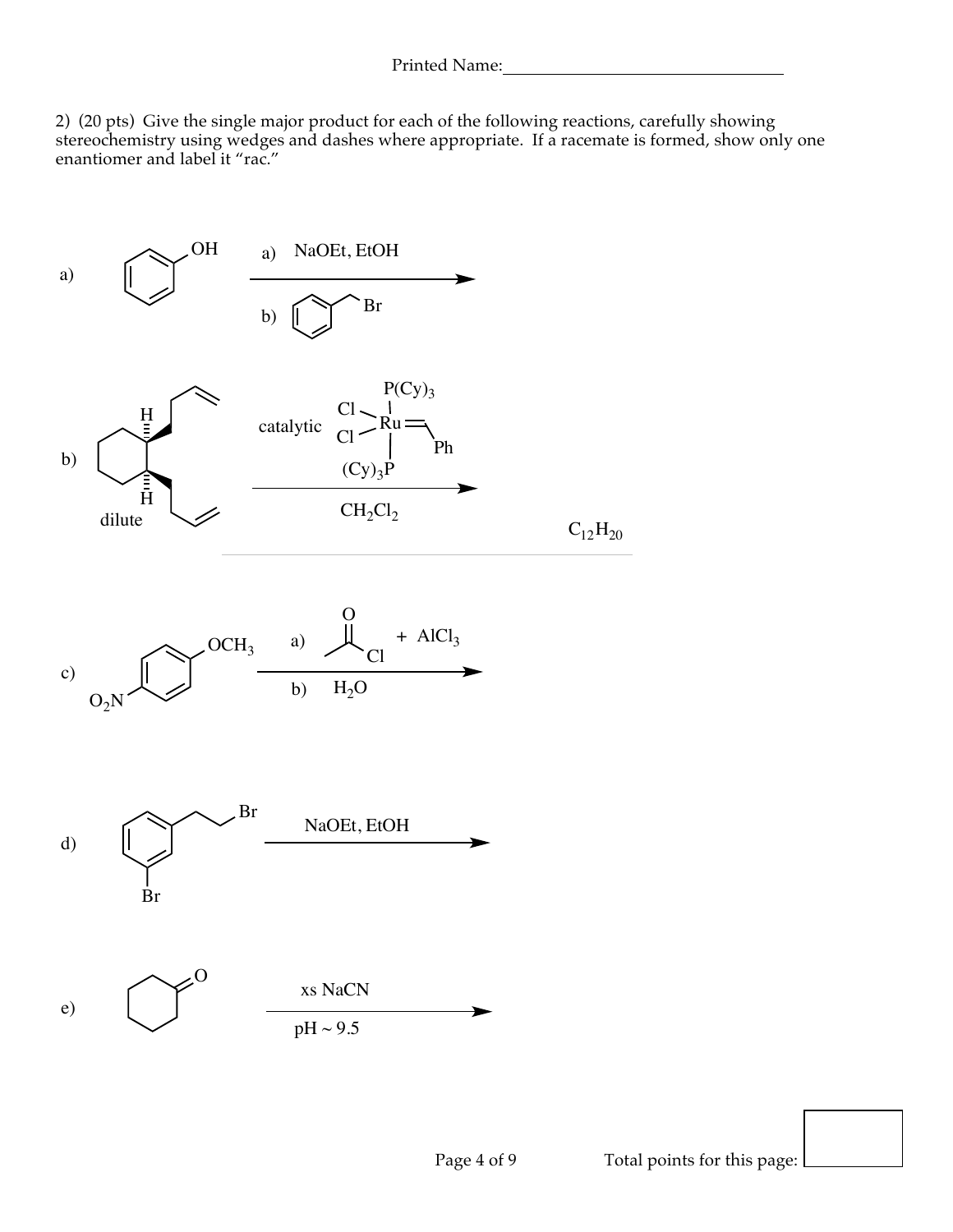3) (20 pts) Propose reagents for accomplishing each of the following transformations. Make your reactions efficient (i.e. the target product should be the major product). Some of these transformations may require more than one step with isolation of intermediate products in between. Use letters to indicate sequential addition of reagents for one step, and use numbers to indicate multiple steps.

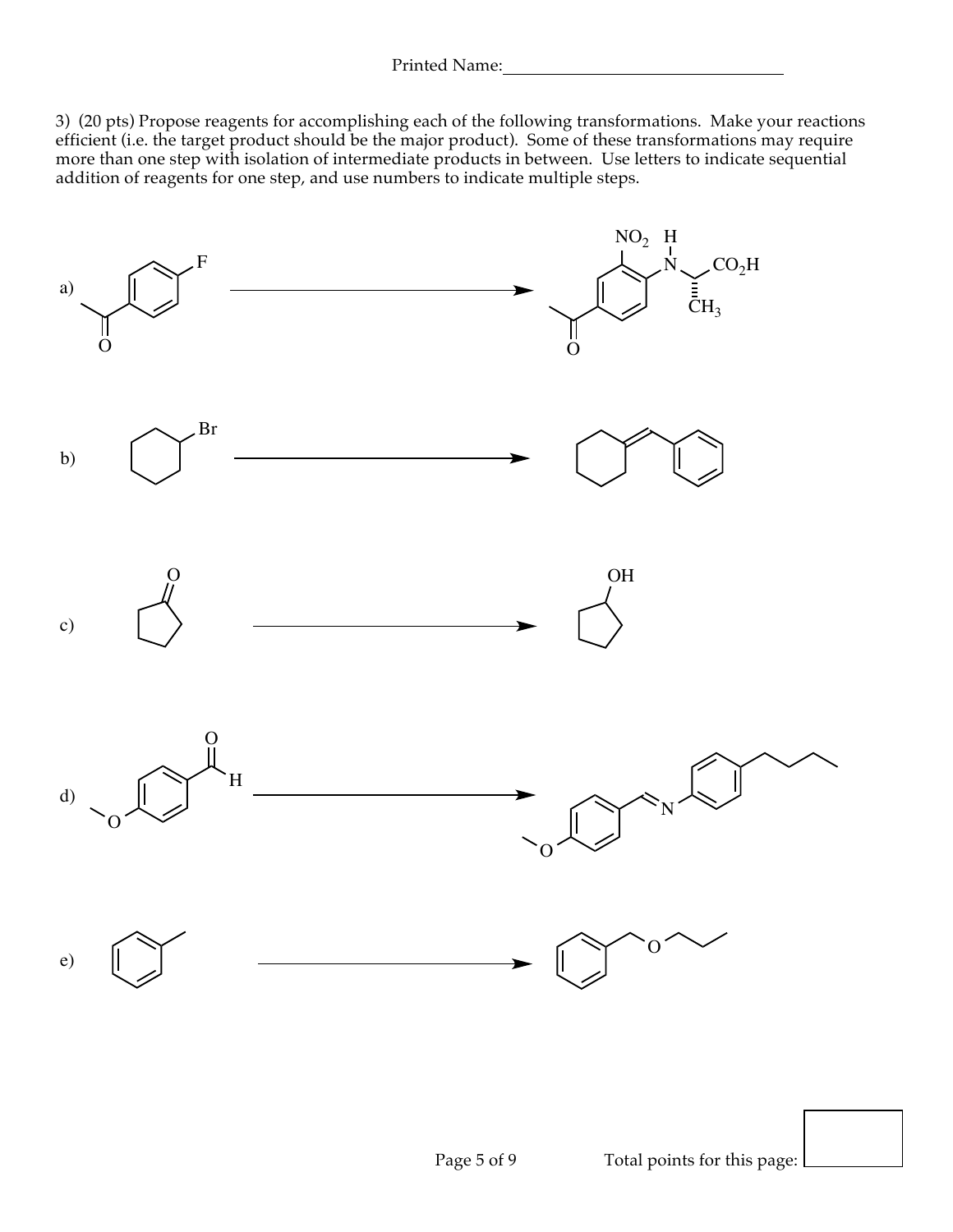4) (20 pts) Propose an arrow-pushing mechanism for both of the following reactions. Note that 4b is actually a reaction sequence. Give the mechanism for both of the reactions in the sequence.

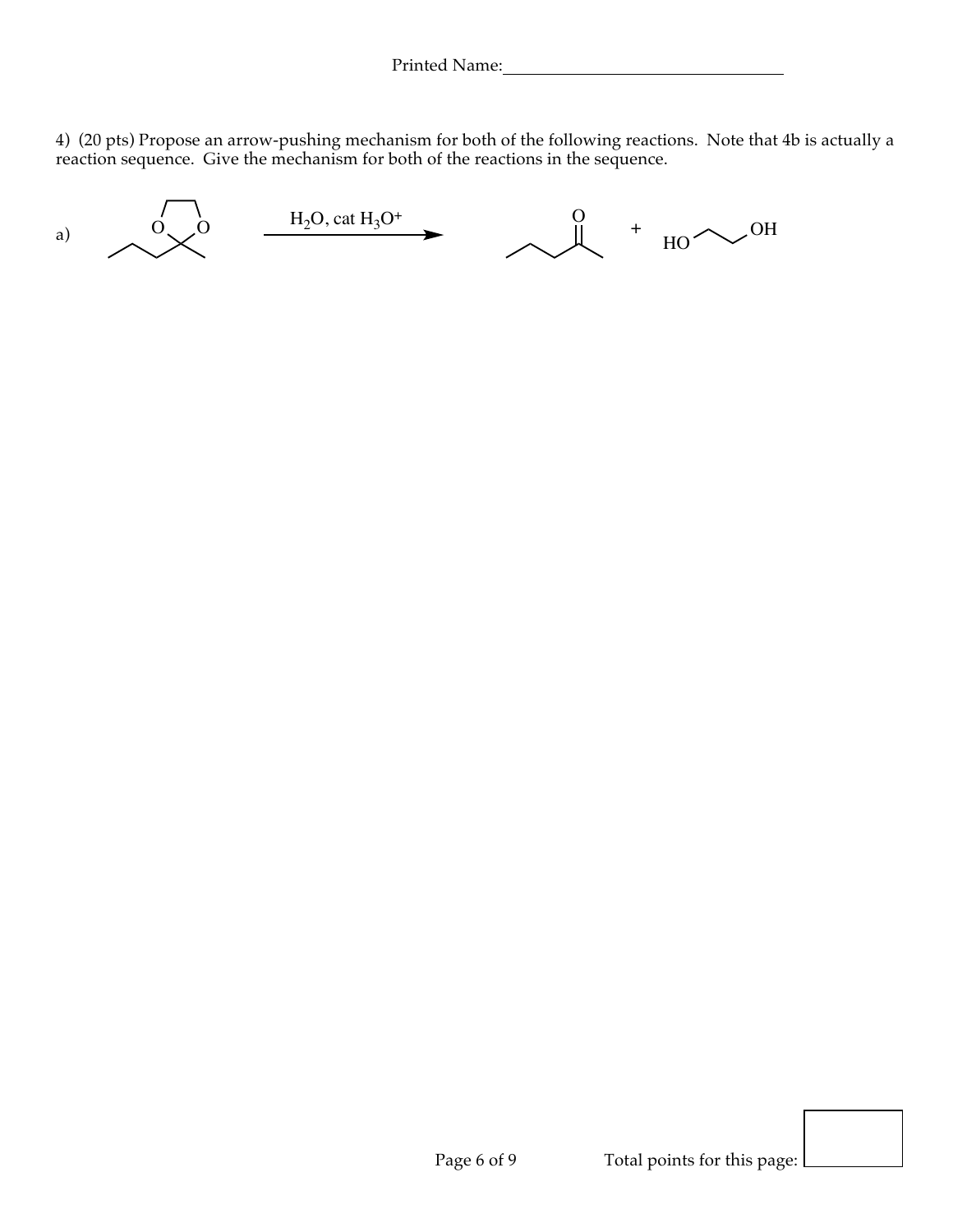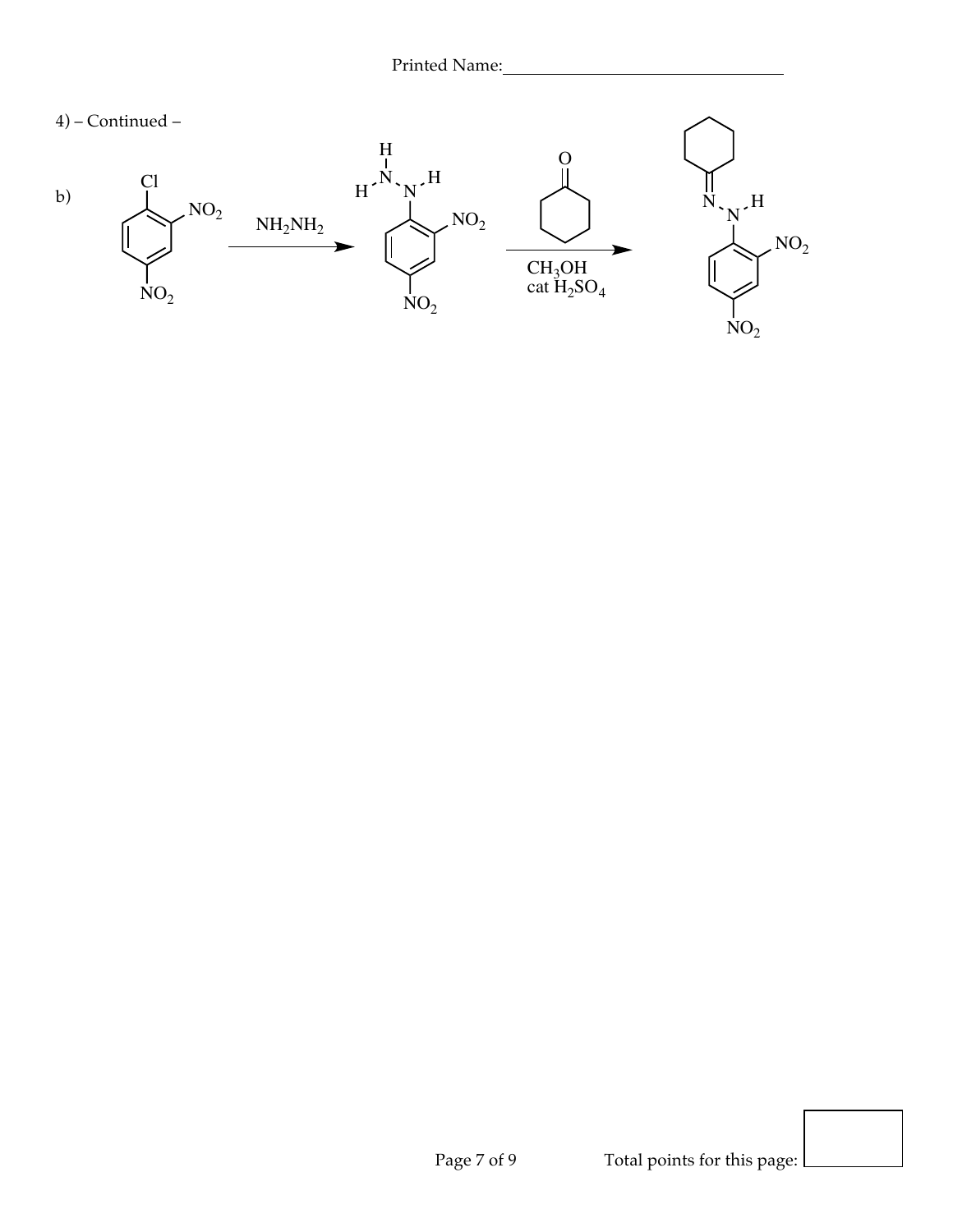5) (20 pts) Propose a synthesis for each of the following targets. Allowed starting materials include benzene and/or any other organic molecules containing **five (5) carbons or less**. You may use any necessary inorganic reagents. Try to make your syntheses efficient (i.e. the target should be produced in the highest possible yield). More than one step will be required. Please show all the intermediate **products** in your synthesis (not reactive intermediates involved in the mechanisms, but actual isolated molecules on the path from starting material to product). Please do not put multiple reactions over one arrow. (Continued on next page)

a) The target for question 5a is a prototype of the family of cyanobiphenyl liquid crystals, known as 5CB (structure given at right). These were the first materials useful for fabrication of laptop LC displays, and are still the subject of scientific investigations and the foundation to new tech such as LC-based biosensors. A SciFinder Scholar structure search for 5CB turns up 5,853 papers since the synthesis and characterization was first reported by George Gray in 1973, and 101 commercial sources (!).



.<br>OH

**1**

OH

For this synthesis, in addition to the allowed starting materials given in the first paragraph of question 5, you can use 4-cyanobenzeneboronic acid (compound **1**). Sigma-Aldrich, a major research chemical vendor, lists 807 commercial arylboronic acids. Compound **1** retails for \$54/gm – expensive, but probably less expensive than student labor and materials required to synthesize it in acceptably pure form.  $N \equiv C \rightarrow V \rightarrow B$